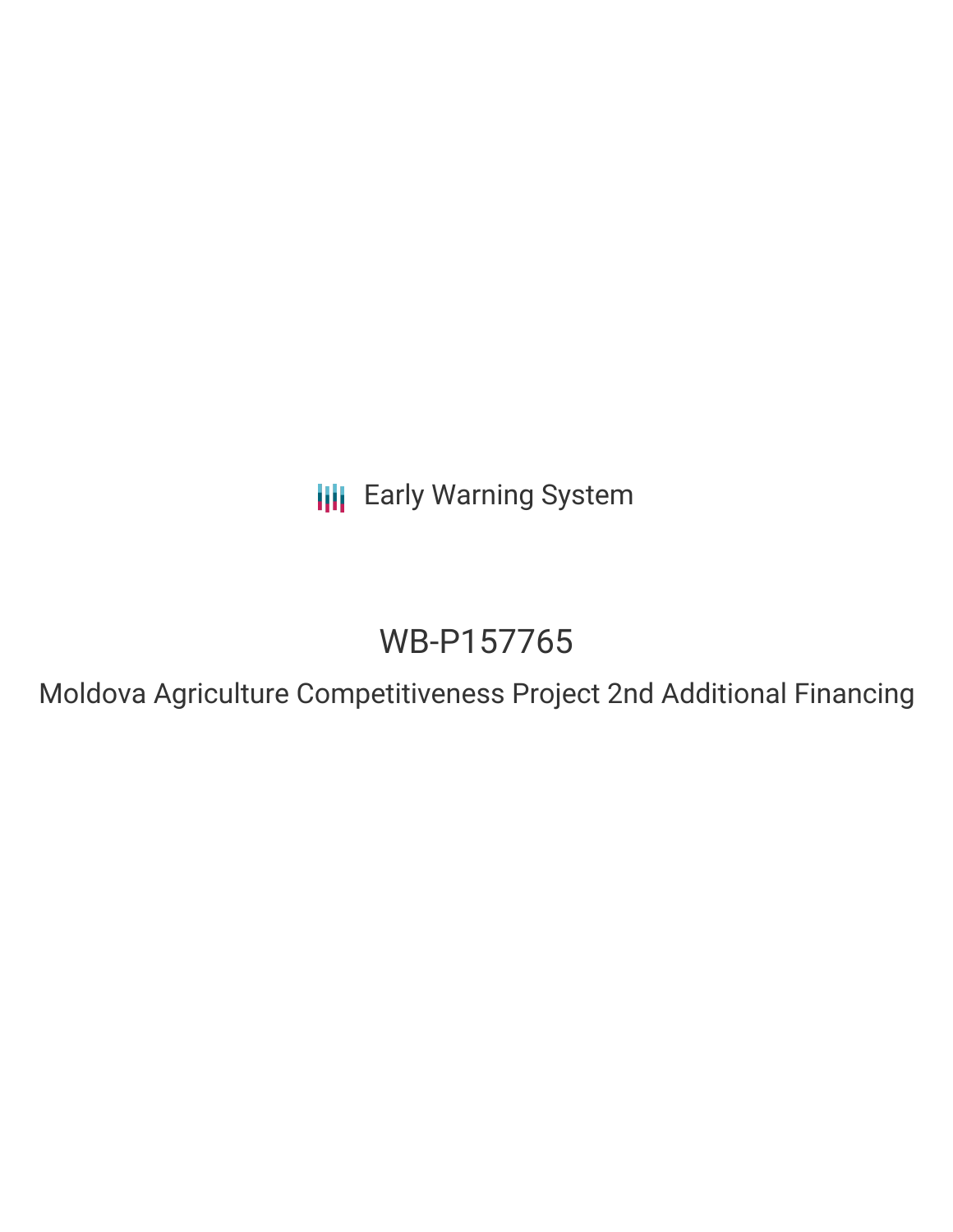

# Early Warning System Moldova Agriculture Competitiveness Project 2nd Additional Financing

#### **Quick Facts**

| <b>Countries</b>               | Moldova                  |
|--------------------------------|--------------------------|
| <b>Financial Institutions</b>  | World Bank (WB)          |
| <b>Status</b>                  | Approved                 |
| <b>Bank Risk Rating</b>        | B                        |
| <b>Voting Date</b>             | 2016-07-07               |
| <b>Borrower</b>                | REPUBLIC OF MOLDOVA      |
| <b>Sectors</b>                 | Agriculture and Forestry |
| <b>Investment Amount (USD)</b> | \$10.00 million          |
| <b>Project Cost (USD)</b>      | \$10.00 million          |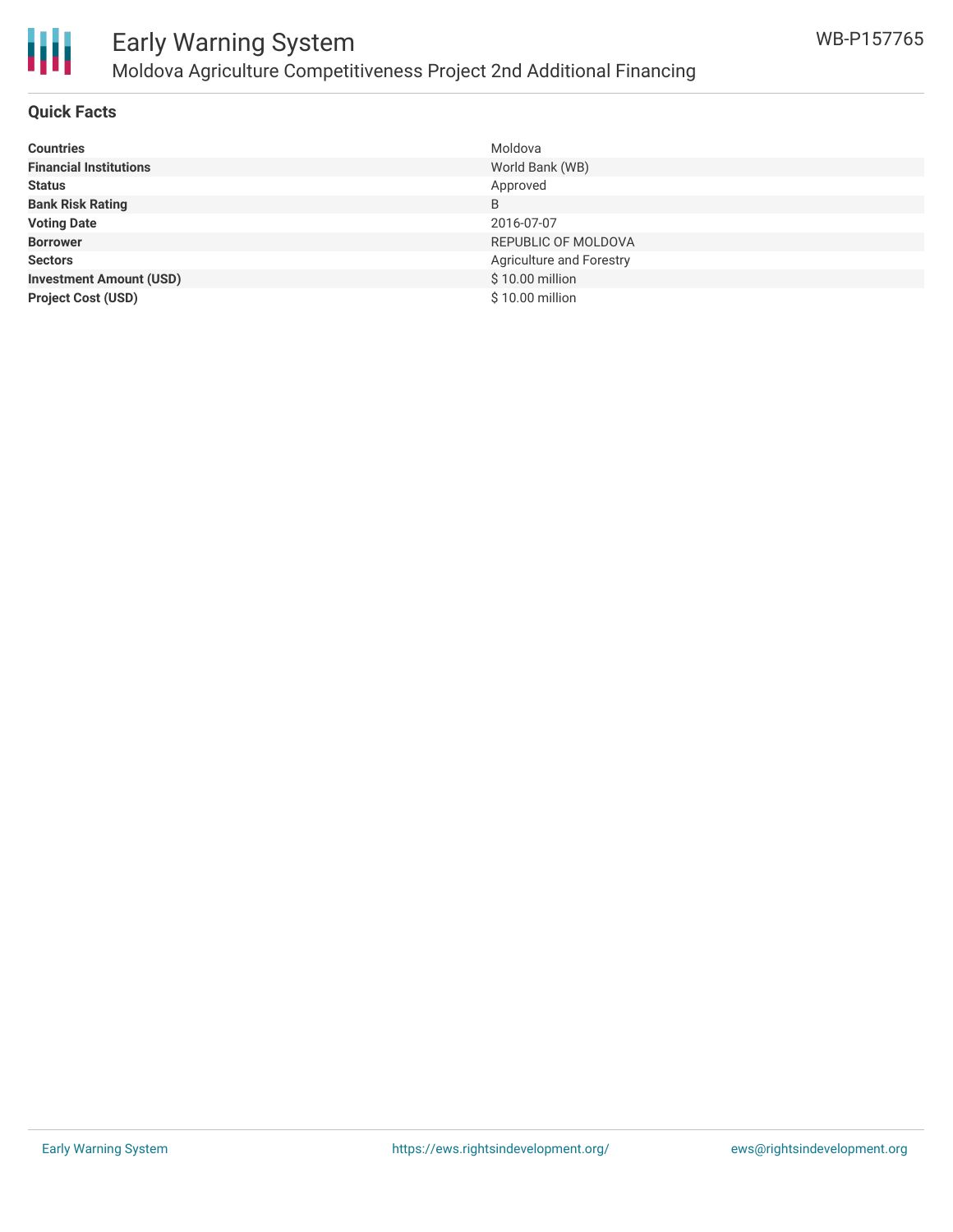

### **Project Description**

According to bank documents, the aim of this project is to "support the modernization of the food safety management system, facilitating market access for farmers, and mainstreaming agro-environmental and sustainable land management practices."

The implementing agency is the Ministry of Agriculture and Food Industry.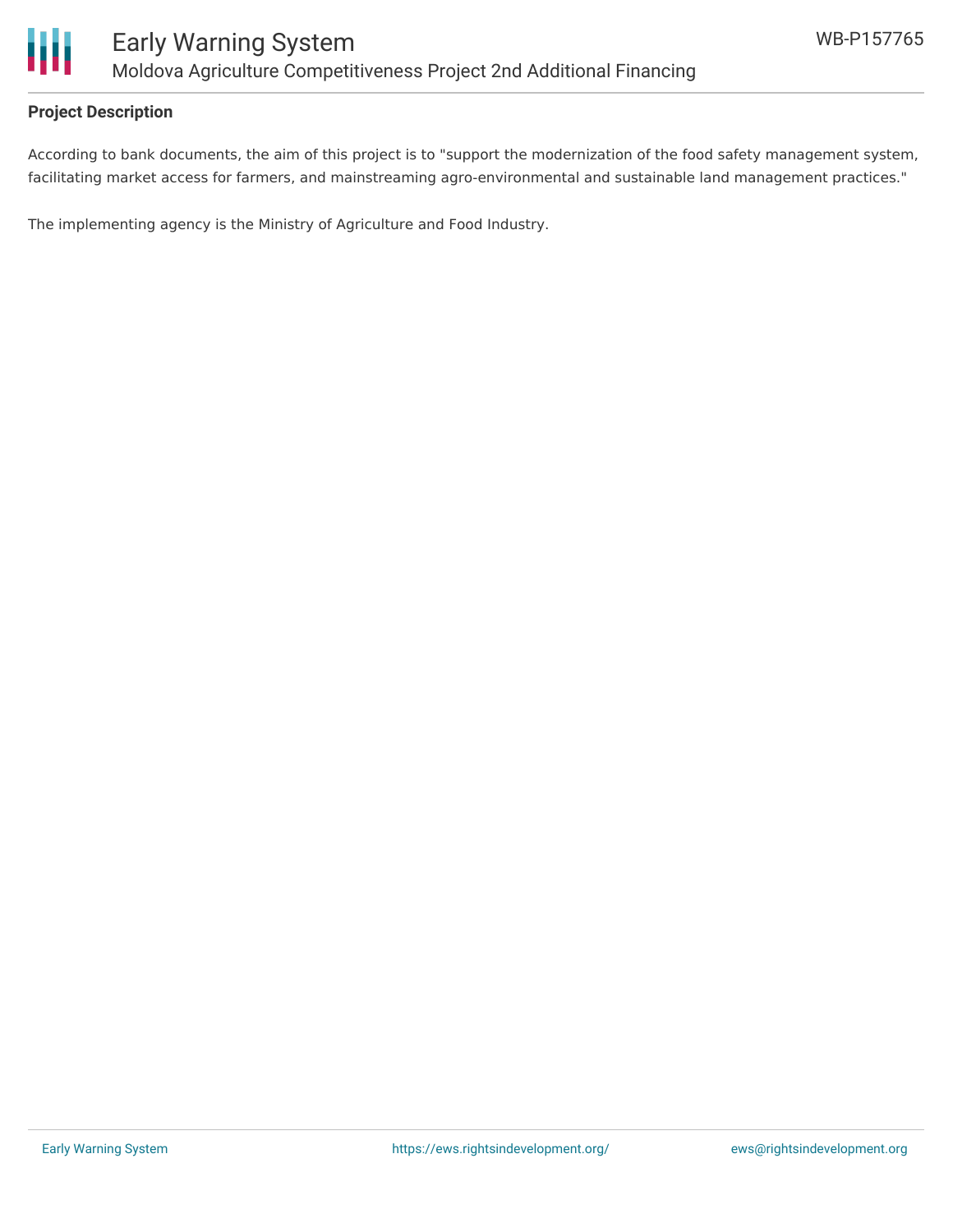

# Early Warning System Moldova Agriculture Competitiveness Project 2nd Additional Financing

### **Investment Description**

World Bank (WB)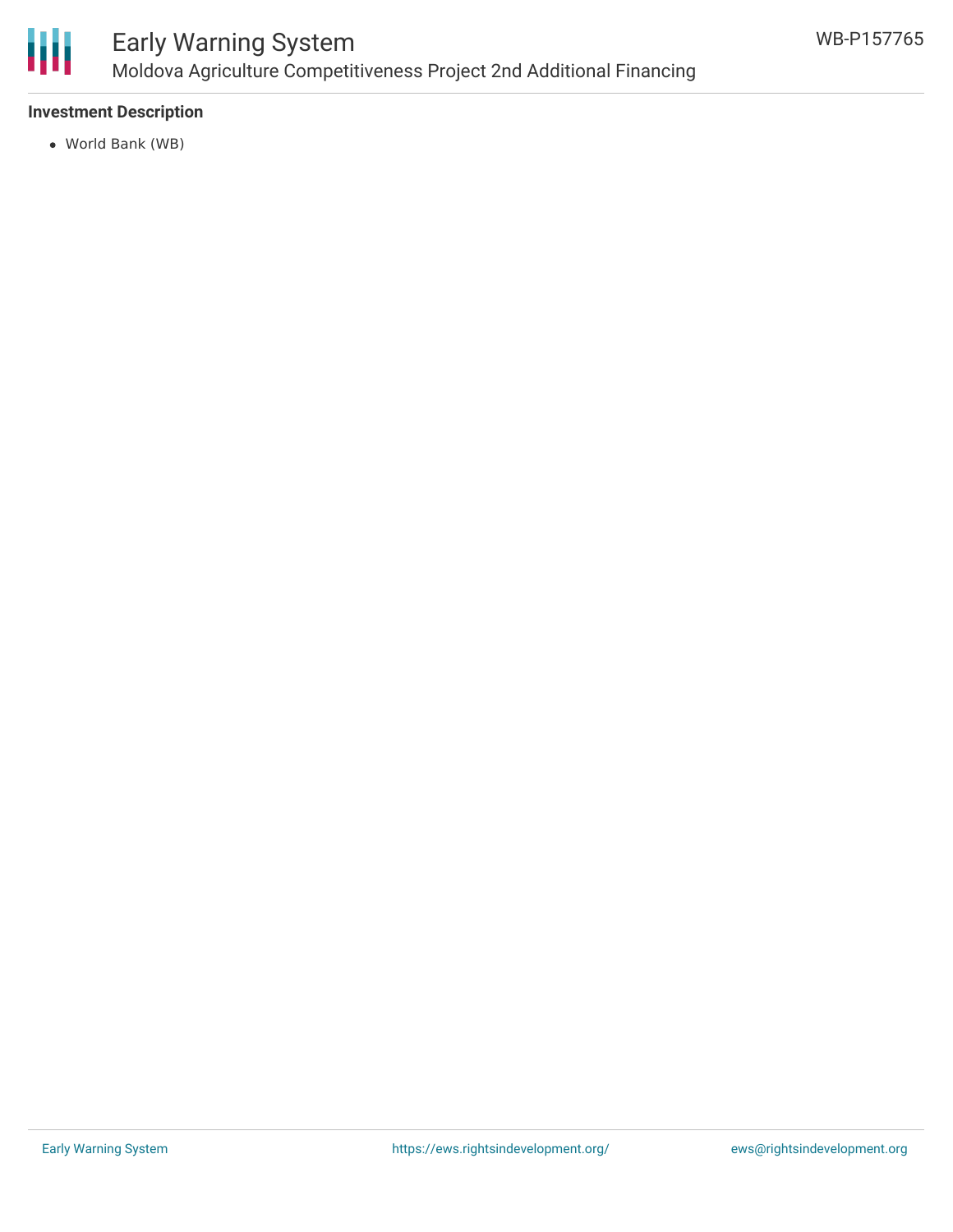

### **Contact Information**

World Bank Contact: Anatol Gobjila Title: Senior Agriculture Economist Borrower/Client/Recipient Name: Ministry of Finance

Contact: H.E. Octavian Armasu Title: Minister of Finance Email: anticamera@minfin.md Implementing Agencies Name: Ministry of Agriculture and Food Industry Contact: H.E. Eduard Grama Title: Minister of Agriculture Email: eduard.grama@maia.gov.md

#### ACCOUNTABILITY MECHANISM OF WORLD BANK

The World Bank Inspection Panel is the independent complaint mechanism and fact-finding body for people who believe they are likely to be, or have been, adversely affected by a World Bank-financed project. If you submit a complaint to the Inspection Panel, they may investigate to assess whether the World Bank is following its own policies and procedures for preventing harm to people or the environment. You can contact the Inspection Panel or submit a complaint by emailing ipanel@worldbank.org. You can learn more about the Inspection Panel and how to file a complaint at: http://ewebapps.worldbank.org/apps/ip/Pages/Home.aspx.